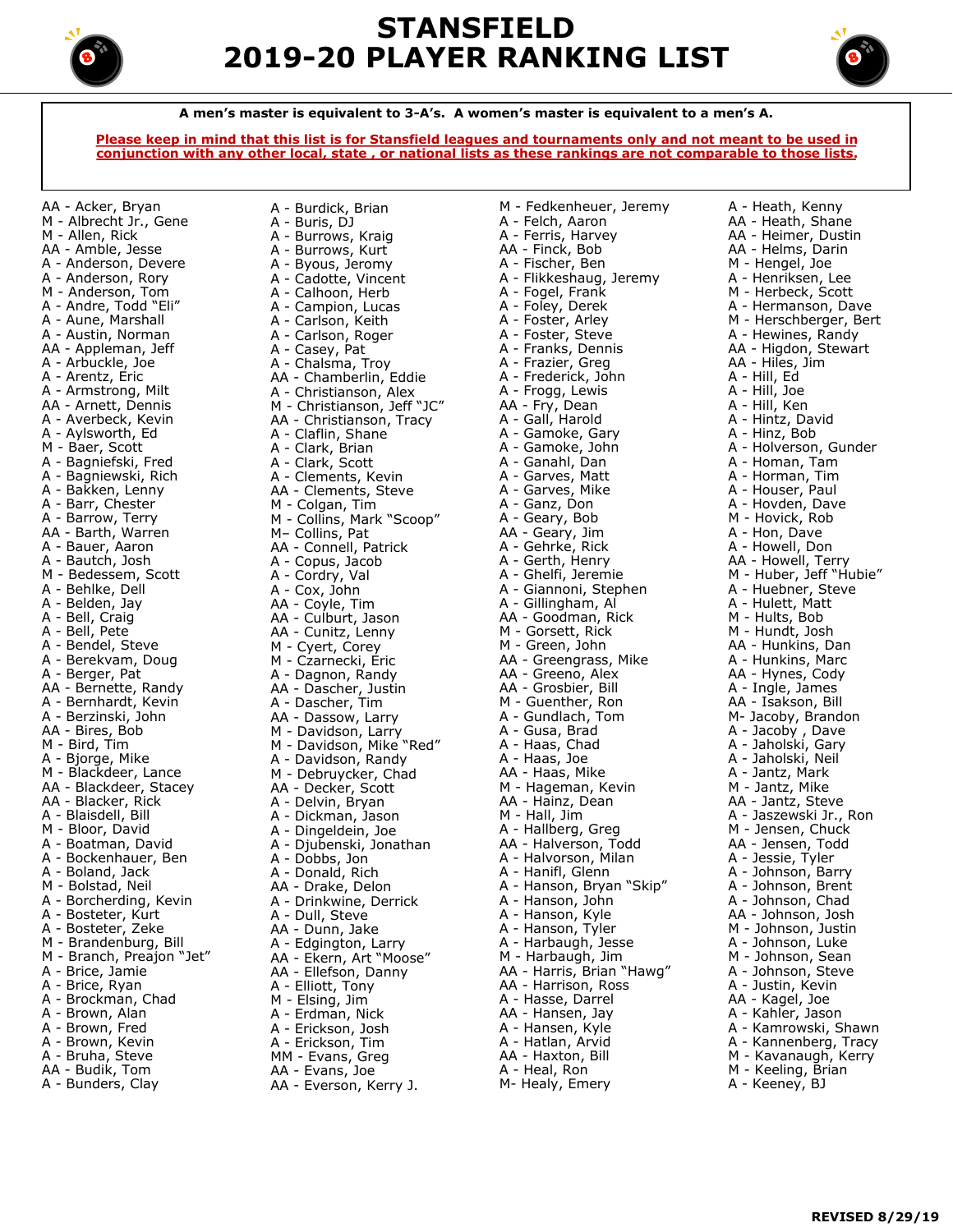

## **STANSFIELD 2018-19 PLAYER RANKING LIST**

AA - Keller, Marc A - Kellogg, Mike A - Kinsey, Chris A - Kinserdahl, Dave AA - Knoll, Lon A - Knothe, Mike A - Knox, Curtis AA - Koblitz, Scott A - Koel, Dan AA - Kohlmeier, Craig AA - Kohlwey, Tim AA - Kolk, Tracy A - Koopman, Jason A - Korn, Phill A - Korpal, Greg AA - Kramer, Steve A - Krause, Curt A - Krause, John AA - Kreibich, Don A - Kujak, Roman AA - Kupczyk, Chris A - Kupka, Riley A - LaFleur, Ben M - Lamar, Randy AA - Lambert, Ross AA - Lapoint, Greg A - Leer, Shannon AA - Lenser, Garry A - Lessard, Jamey A - Lewis, Mark A - Lindsey, Chuck A - Lindley, Jeff A - Linzmaier, Jeremy A - Loken, Van M - Lovelace, Adam AA - Lucey, Joe M - Ludwig, Daniel M - Lund, Chad AA - Lunde, Derek A - Maier, Todd M - Manlick, Ken A - Marach, Ray A - Marcou, Luke A - Marcou, Matt A - Marmsoler, Greg A - Martin, Dennis A - Martin, Jeff A - Marx, Roger A - Marsolek, Robbie A - Mascotti, Dominic A - Mashak, Brian A - Mattchet, Jeff A - McCarty, Mike A - McClure, Bob A - McCrossen, Jerry A - McCuddin, Bryan M - McCune, Mike M - McDonah, "Moe" AA - McHugh, Patrick A - McIntyre, Dan A - McFarlane, Dave M - Meil, Kevin M - Mellem, Bryan M - Mellom, Mike M - Merchlewitz, Bernie AA - Merchlewitz, Rob A - Meyer, Dave

A - Meyers, Marty A - Miedema, Jody A - Miller, Alan A - Miller, Al AA - Miller, Jim M - Miller, Terry A - Miller, Tim M - Miller, Tony M - Mindham, Nate AA - Mindham, Warren A - Mish, Adrian A - Mislivecek, Rick M - Mohlke, Matt AA - Mohm, Pete A - Moon, Jerry A - Morris, Cody AA - Morris, Tom A - Morrison, Rick A - Moser, Dave M - Mossholder, Dan A - Mueller, Terry AA - Muller, Jamie A - Myher, Tom A - Neebel, Bill A - Nedland, Kevin AA - Nehls, Dick A - Nelson, Mike A - Neuberger, Brian A - Nichols, Andy M - Nichols, Jamie M - Nord, Lanny A - Nowicki, Dylan A - O'Leary, Brian A - Oedsma, Jim M - Oetzman, Trevor AA - Oldenburg, Ron A - Olson, Ben AA - Olson, Derek A - Olson, Leroy M - Olson, Les "Bonzi" AA - Oman, Tom A - Ostrem, Mike A - Ostricki, Tony AA - Ott, Lance A - Panozzo, Joe AA - Parduhn, Ben AA - Parins, Brad M - Pearson, Ryan A - Pemberton, Clayton M - Pernsteiner, Jeff AA - Peters, Tony M - Peterson, Gary A - Peth, Bruce A - Petschow, Bob A - Pettibone Sr., Virgil A - Pettis, Corey A - Pettis, James AA - Pierce, Shawn AA - Podjaski, John M - Podjaski, Mike A - Poff, Ray AA - Polzin, Don "Zinger" A - Popp, Jeremy AA - Popp, Mike AA - Potter, Tim M - Potts, Jeff AA - Powell, John

A - Prentice, Kyle AA - Price, John AA - Priefert, Matt AA - Pridemore, Jason A - Prondzinski, Randy A - Przybilla, Kenny A - Quarberg, Joel AA - Rabehl, Chris A - Rabuck, Randy A - Rabuck, Rich A - Rabuck, Ron AA - Rand, Mike M - Rave, Francis A - Reekie, Gary AA - Reid, Randy A - Reierson, Don A - Reinfeldt, Randy AA - Reisbig, Irv AA - Remen, Dave A - Reynolds, Scott A - Ribbke, Erik AA - Richards, Aaron A - Ritter, John A - Rochester, Joe AA - Rommel, John AA - Roraff, Bob AA - Rossman, Brent A - Rowe, Scott A - Ruland, Dave AA - Ruzic, Shawn AA - Salzwedel, Mike A - Sanders, Brian AA - Sanderson, Dean A - Schaller, Jeff AA - Schaller, Rick A - Scharff, Fred M - Schilling, Terry AA - Schmidt, Josh M - Schmidtknecht, Kyle M - Schnieder, Dan A - Schneider, Randy AA - Schock, Jay M - Schofield, Lance M - Schofield, Randy AA - Schultz, Brent A - Schumacher, Kevin A - Schwert, Steve M - Seubert, Travis A - Severson, Rusty M - Shawback, Eric A - Shoemaker, Cary AA - Skidmore, Tim M - Skroch, Harold "Juni" A - Slaby, Nick AA - Smallwood, Stanley AA - Smith, Gerry AA - Smith, Lon A - Smith, Mike AA - Smith, Steve M - Smith, Tim A - Sorum, Jason AA - Spanjers, Ben M - Spreiter, Bob AA - Stafslien, Randy A - Stanek, Doug AA - Steele, Dean A - Stenback, Keith A - Steinhoff, Chris

A - Stephan, Bill A - Stiehl, Lewis A - Stone, Jake A - Storlie, Tracy AA - Strom, Ben A - Suchla, John AA - Suchla, Tony A - Swan, Ted AA - Swenson, Terry A - Sylla, Jodi A - Symicek, Jon A - Tannler, Brent A - Taylor, Justin A - Theurer, Steve M - Thompson, Al A - Thompson, Dave A - Thorson, Galen M - Thurin, Chad AA - Tibbits, Danton A - Tidquist, George A - Timm, Chuck A - Timm, Corey M - Titel, Gary AA - Tumaniec, Rick AA - Utecht, Dick AA - Utecht, Harold AA - Van Riper, Tony AA - Vang, Franky AA - Vankirk, Bob M - Viner, Jim M - Volk, Justin A - Volk, Mike A - Von Ruden, Bruce A - Voss, Russ AA - Wakeen, John A - Wakeen, Mike A - Waldenberger, Justin A - Watters, Mike A - Wedig, Cody M - Wegman, John AA - Wegman, Robert A - Weigel, Keith A - Wein, Kiley AA - Wenzel, Andy AA - Wenzel, Dan AA - Wenzel, Gary "Doc" AA - White, Randy "Whitey" AA - Wieczorek, Ryan A - Wiersgalla, Gary A - Williams, Dan A - Wineski, Steve "Munchie" A - Wing, Troy AA - Winkelman, Andy A - Wittmershaus, Travis A - Woyczik, Troy AA - Wright, George A - Wynos, Gary AA - Yahn, Brent A - Yahn, Greg AA - Yahnke, Greg A - Yeiter, Scott AA - Young, Ivan A - Zahrte, Kent M - Zakem, Robin A - Ziegeweid, John A - Zillmer, Dustin AA - Zvolena, Paul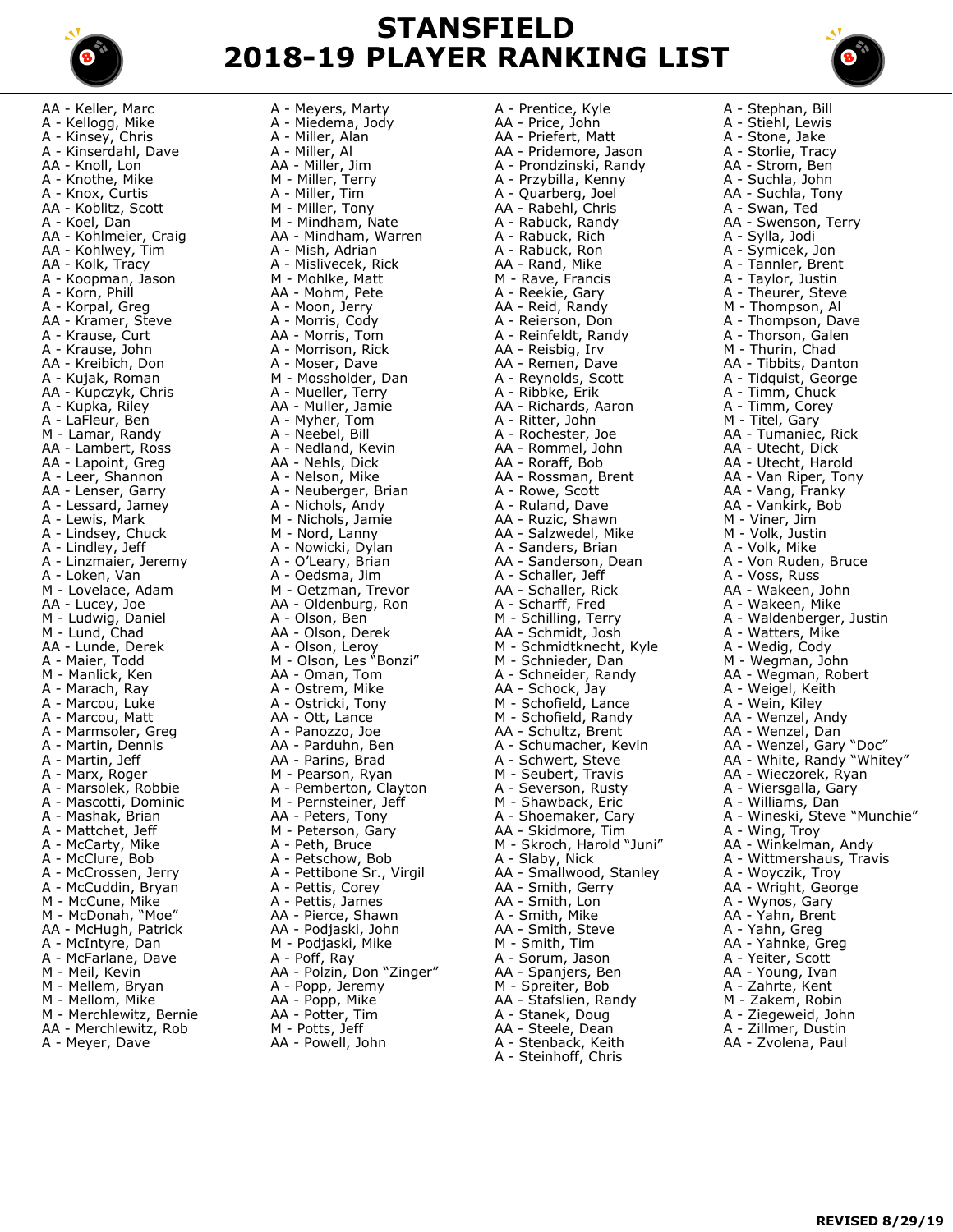

## **STANSFIELD 2018-19 PLAYER RANKING LIST**



*Women's Rankings* M - Alexander, Debbie A - Anderson, Terri AA - Anderson-Granahan, Toni A - Andre, Robin A - Averbach, Tracie A - Bechel, Missy A - Becker, Ashley A - Berzinski, Carmen M - Beyerstedt, Mary AA - Blackdeer, Eileen A - Bosteter, Tonya M - Braune, Melissa M - Brost, Tami A - Burbach, Paula M - Cina, Deanna AA - Cook, Lois AA - Cordry, Amy M - Dallmann, Christine AA– Delong, Shari AA - Devine, Melissa M - Domabyl, Janet A - Drazkowski, Paulette A - Drips, Sami A - Ducharme, Trina AA - Durst, Bobbi Jo M - Emery, Dana M - Engel, Jen A - Evans, Donna M - Everson, Kerry L. AA - Faust, Vicky M - Feyen, Gina A - Fleming, Julie AA - Fry, Bryn A - Gallagher, Robin AA - Gebhardt, Dawn AA - Gilbertson, Steph A - Gile, Pat A - Goede, Tanya A - Gorsett, Paula A - Goyette, Shirley A - Greene, Deb A - George, Sandy AA - Greenhow, Jessica AA - Gross, Jenny A - Grulkowski, Valerie M - Haggerty, Peg A - Harris, Karen

A - Hauser, Jill

A - Heckman, Lisa A - Henthorn, Tricia A - Herth, Candy AA - Heyer, Karla M - Higdon, Sue AA - Hogden, Vicki A - Hohman, Lynn A - Howell, Chris AA - Howell, Lisa A - Huffman, Vicki A - Isakson, Shelly A - Jansen, Theresa M - Jensen, Michelle A - Jensen, Paula M - Johns, Sandy A - Johnson, Andrea A - Johnson, Emily A - Klein, Heather A - Knutson, Mary A - Korder, Shana A - Kreuzer, Deb AA - Kronberg, Annette A - Kubicek, Edie A - Kuehl, Carol Sue A - Kumlin, Maureen AA - Kujak, Deb A - Laskowski, Doris A - Laufenberger, Lori A - Lavalle, Alice AA - Lehrke, Sandy A - Lockington, Kelly AA - Loken, Terri A - Lowe, Dawn A - Luebke-Wheeler, Jennifer M - Marsolek, Kristina M - Martin, Debbie A - Miller, Marilyn A - Miller, Pam A - Mock, Kathy AA - Moon, Emily AA - Mueller, Sally M - Muller, Lorri M - Muller, Vicki A - Nading, Deb M - Nataraj, Priya A - Newman, Karla M - Nord, Becky M - Oldenburg, Jocelyn AA - Paisley, Niki

A - Proffitt, Lisa AA - Phillips, Diane M - Reid, Barb M - Remus, Sue M - Rhode, Lisa M - Riedel, Sara A - Ripp, Jeri A - Rogers, Erin A - Roraff, Stacey A - Rothering, Danielle A - Rowley, Shauna A - Ruland, Cindy A - Runice, Tina AA - Sackmaster, Nancy M - Samuelson, Mary A - Sawvell, Kenda A - Schaffner, Jeri A - Schams, Mary A - Scheuwimer, Linda A - Schultz, Julie A - Schultz, Cathi AA - Seitz, Deb A - Sobeck, Marcia A - Sobotta, Brenda AA - Soffa, Laurie AA - Spreiter, Lori A - Stabnow, Tina A – Suchla, Wendy M - Sylla, Molly M - Tauscher, Lana A - Tobey, Brenda M - Tschumper, Cathy AA - Udelhoven, Ann AA - Utecht, Ruth AA -Van Vleet, Crystal AA - Wall , Brenda A - Walk, Laura AA - Wegman, Sheryl A - White, Jeanette A - White, Selma A - Whitehead, Jodi A - Wild, Monica AA - Willkom, Chris A - Wise, Jodie A - Yahnke, Kim AA - Zakem, Nancy M - Zakem, Rosie AA - Zeigler, Holly A - Zumach, Ann